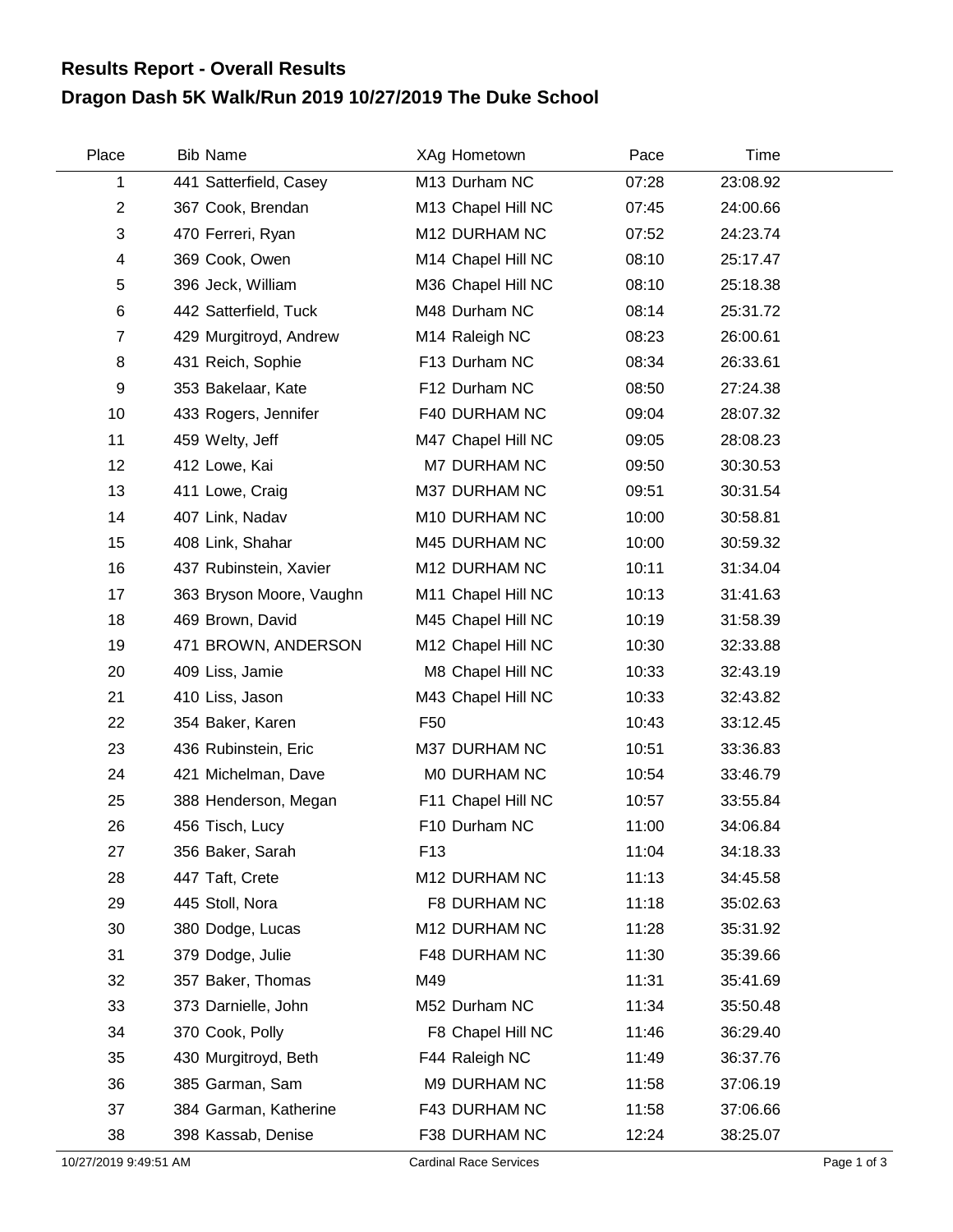| Place | <b>Bib Name</b>        | XAg Hometown       | Pace  | Time     |  |
|-------|------------------------|--------------------|-------|----------|--|
| 39    | 435 Rowland, Stacey    | F42                | 12:25 | 38:29.91 |  |
| 40    | 434 Rowland, Gary      | M41                | 12:26 | 38:31.38 |  |
| 41    | 426 Miller, Tim        | M46 DURHAM NC      | 12:29 | 38:43.24 |  |
| 42    | 389 Henderson, Paul    | M45 Chapel Hill NC | 12:36 | 39:02.36 |  |
| 43    | 368 Cook, Jen          | F40 Chapel Hill NC | 12:46 | 39:34.73 |  |
| 44    | 392 Houde, Alex        | M12 Durham NC      | 12:47 | 39:36.79 |  |
| 45    | 416 McNealy, Nolan     | M13 DURHAM NC      | 12:47 | 39:38.13 |  |
| 46    | 414 McKinney, Matt     | M40 DURHAM NC      | 12:55 | 40:00.99 |  |
| 47    | 400 Koerner, Evie      | F9 Durham NC       | 12:57 | 40:09.49 |  |
| 48    | 371 Cook, Sally        | F8 Chapel Hill NC  | 12:58 | 40:10.86 |  |
| 49    | 399 Koerner, Claire    | F38 Durham NC      | 12:58 | 40:11.58 |  |
| 50    | 372 Cook, Steven       | M41 Chapel Hill NC | 12:59 | 40:14.37 |  |
| 51    | 381 Dodge, Tim         | M46 DURHAM NC      | 13:03 | 40:28.72 |  |
| 52    | 378 Dodge, Grayson     | M8 DURHAM NC       | 13:04 | 40:28.85 |  |
| 53    | 440 Sarver, Grayson    | M8 DURHAM NC       | 13:09 | 40:47.02 |  |
| 54    | 439 Sarver, Erin       | F41 DURHAM NC      | 13:09 | 40:47.25 |  |
| 55    | 444 Stoll, Jinda       | M43 DURHAM NC      | 13:27 | 41:43.10 |  |
| 56    | 457 Tisch, Stacey      | F44 Durham NC      | 13:27 | 41:43.16 |  |
| 57    | 366 Carmody, Chris     | M52 DURHAM NC      | 13:30 | 41:51.29 |  |
| 58    | 464 Windram, Soren     | M49 Chapel Hill NC | 13:43 | 42:32.14 |  |
| 59    | 374 Dean, Everett      | M6 Durham NC       | 13:47 | 42:43.34 |  |
| 60    | 455 Tisch, Lily        | F8 Durham NC       | 13:55 | 43:08.92 |  |
| 61    | 448 Taft, Gray         | M9 DURHAM NC       | 13:59 | 43:21.79 |  |
| 62    | 401 Koerner, Grant     | M7 Durham NC       | 14:12 | 44:01.59 |  |
| 63    | 402 Koerner, Matt      | M41 Durham NC      | 14:12 | 44:01.86 |  |
| 64    | 376 Dean, Wyatt        | M9 Durham NC       | 14:20 | 44:24.51 |  |
| 65    | 375 Dean, Will         | M41 Durham NC      | 14:20 | 44:27.14 |  |
| 66    | 498 Snipes, Sophia     | F8 Chapel Hill NC  | 14:56 | 46:17.91 |  |
| 67    | 425 Miller, Juliet     | F10 DURHAM NC      | 15:01 | 46:32.10 |  |
| 68    | 394 Houde, Tori        | F8 Durham NC       | 15:01 | 46:33.87 |  |
| 69    | 355 Baker, Natalie     | F <sub>10</sub>    | 15:03 | 46:38.34 |  |
| 70    | 423 Miller, Beth       | F43 DURHAM NC      | 15:03 | 46:38.73 |  |
| 71    | 393 Houde, Leah        | F45 Durham NC      | 15:05 | 46:46.62 |  |
| 72    | 417 McSwain, Tess      | F10 Chapel Hill NC | 15:44 | 48:46.79 |  |
| 73    | 450 Templeton, Kenneth | M40 Durham NC      | 16:13 | 50:15.19 |  |
| 74    | 453 Templeton, Maura   | F8 Durham NC       | 16:13 | 50:15.40 |  |
| 75    | 451 Templeton, Liam    | M11 Durham NC      | 16:14 | 50:19.23 |  |
| 76    | 360 Blythe, Kurt       | M45 DURHAM NC      | 17:27 | 54:06.91 |  |
| 77    | 449 Taylor, Katie      | F9 DURHAM NC       | 17:50 | 55:16.04 |  |
| 78    | 397 Joyce, Kara        | F10 Durham NC      | 17:50 | 55:16.12 |  |
| 79    | 413 McKinney, Amelia   | F9 DURHAM NC       | 17:53 | 55:24.84 |  |